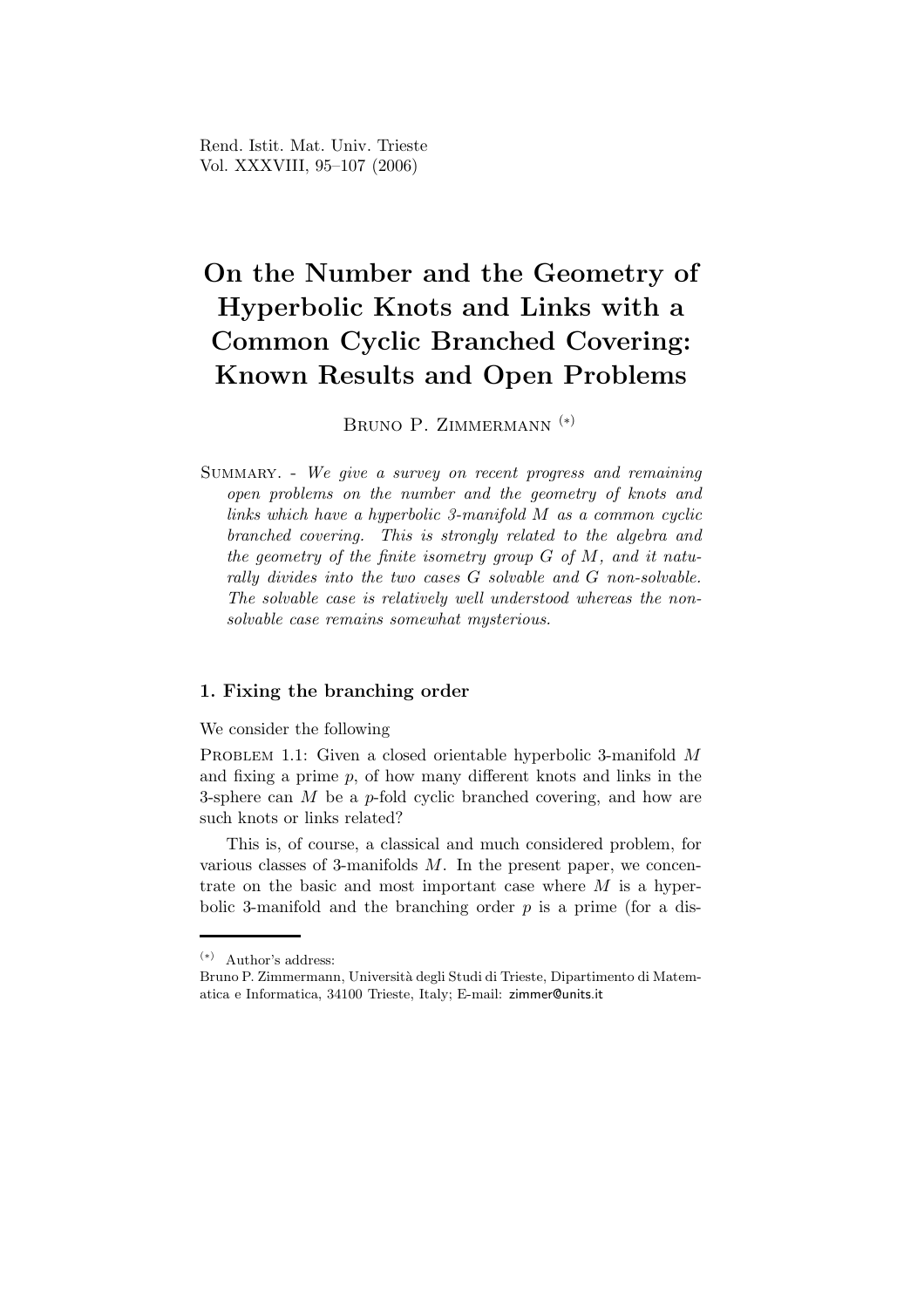cussion for other classes of 3-manifolds, see [15]). Two (unoriented) knots or links will be considered equivalent (or equal) if there is an orientation-preserving diffeomorphism of  $S<sup>3</sup>$  mapping one to the other.

If the hyperbolic 3-manifold is a  $p$ -fold cyclic branched covering of a knot or a link in  $S^3$  then a generator of the cyclic covering group acting on M has non-empty fixed point set, and by the orbifold geometrization one can assume that the covering group acts by isometries on  $M$  [1, 3]. Hence the problem becomes a problem about the algebra and the geometry of the finite isometry group of a hyperbolic 3-manifold, and in particular on the Sylow p-subgroups of the isometry group. We distinguish the cases  $p = 2$  and  $p > 2$ , starting with  $p > 2$ .

THEOREM 1.2. Let  $p$  be an odd prime.

- $i)$  A hyperbolic 3-manifold M is the p-fold cyclic branched covering of at most two knots in  $S^3$ , and two is the optimal upper bound. If there are two such knots then their covering groups commute, up to conjugation [22].
- ii) For links with at least two components, the optimal upper bound is three [16]; the covering groups commute, up to conjugation [7].

For 2-fold branched coverings (necessarily cyclic), the situation is as follows

THEOREM 1.3.

- i) A hyperbolic 3-manifold M is the 2-fold branched covering of at most nine different knots or two-component links in  $S^3$  [14,  $10$ . and nine is the optimal upper bound [5, 11].
- ii) For links with at least three components, the optimal upper bound is three [11].

We note that, for 2-fold branched coverings, the homology of  $M$  determines the number of components of the link (see e.g. [16, Proposition 4]), so the different cases are mutually disjoint. The existence of the maximal number nine resp. three of knots and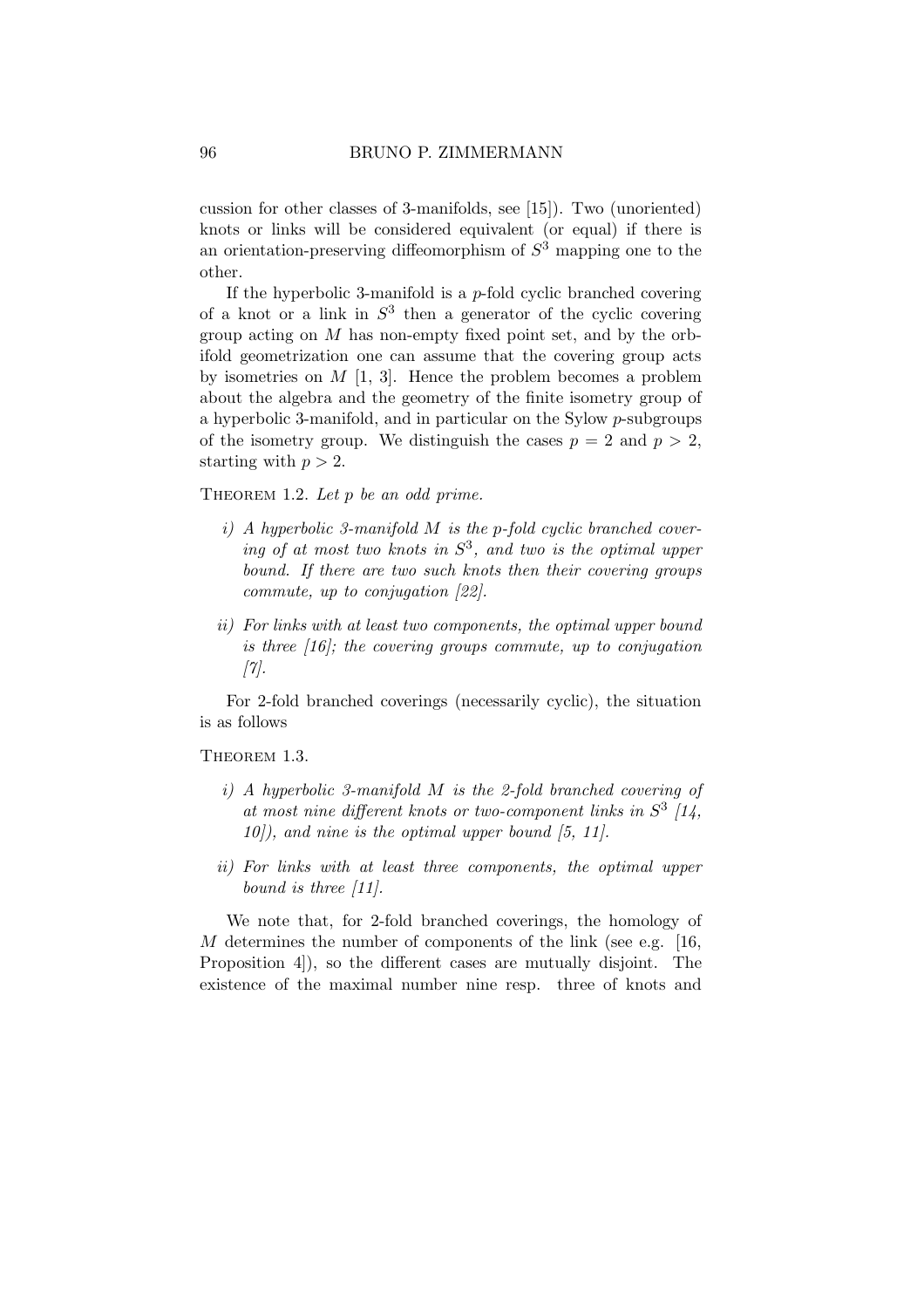links in Theorem 1.3 is obtained by applying the imitation theory of Kawauchi [5]; explicit examples of three and four different knots with the same 2-fold branched covering are constructed in [23, Theorem 4] and [16, Theorem 5]. In the case of knots, the upper bound nine in Theorem 2 can be explained as follows. Suppose that M is a hyperbolic 3-manifold which is a 2-fold branched covering of a knot in  $S^3$ . Then M is a mod 2 homology 3-sphere. Denote by G the orientation-preserving isometry group of  $G$  which is finite; each involution in G, and in particular each covering involution of a knot in  $S^3$ , is conjugate into a Sylow 2-subgroup of G. We want to determine the maximal number of conjugacy classes of involutions in a Sylow 2-subgroup of  $G$ . By [4], a finite  $p$ -group acting faithfully on a mod  $p$  homology 3-sphere acts faithfully and linearly also on  $S^3$ , with the same dimension function for the fixed point sets of its elements, and hence, in the orientation-preserving case, is a subgroup of the orthogonal group  $SO(4) \cong S^3 \times_{\mathbb{Z}_2} S^3$  (the central product of two copies of the unit quaternions  $S^3$ , with identified centers  $\mathbb{Z}_2$ ). The finite subgroups of the unit quarternions  $S^3$  are cyclic or binary polyhedral (dihedral, tetrahedral, octahedral, dodecahedral). Considering the finite 2-subgroups of  $SO(4)$  (the finite 2-subgroups of the unit quaternions  $S^3$  are cyclic or generalized quaternion (binary dihedral)), the maximal number of non-conjugate involutions with non-empty fixed point set in such a group is nine (plus one central free involutions), and the smallest 2-subgroup realizing this upper bound nine is the central product  $Q \times_{\mathbb{Z}_2} Q \subset S^3 \times_{\mathbb{Z}_2} S^3$  of two copies of the quaternion group of order eight (see [8] for a classification and the geometry of the 2-groups acting on a mod 2 homology 3-sphere and realizing the maximal number of involutions).

The group  $Q \times_{\mathbb{Z}_2} Q$ , of order 32, acts orthgonally and faithfully on  $S<sup>3</sup>$  and has nine non-conjugate involutions with non-empty connected fixed point set and quotient  $S^3$ . The quotient  $S^3/Q \times_{\mathbb{Z}_2} Q$  is the 3-sphere, with the Kuratowski graph as singular set (the complete bi-partite graph on six vertices); the Kuratowski graph has nine edges which correspond to the nine involutions in  $Q \times_{\mathbb{Z}_2} Q$  with non-empty fixed point set. Now the imitation theory of Kawauchi permits to transfer the action of  $Q \times_{\mathbb{Z}_2} Q$  on the integer homology 3-sphere  $S<sup>3</sup>$  to an isometric orientation-preserving action on a hyper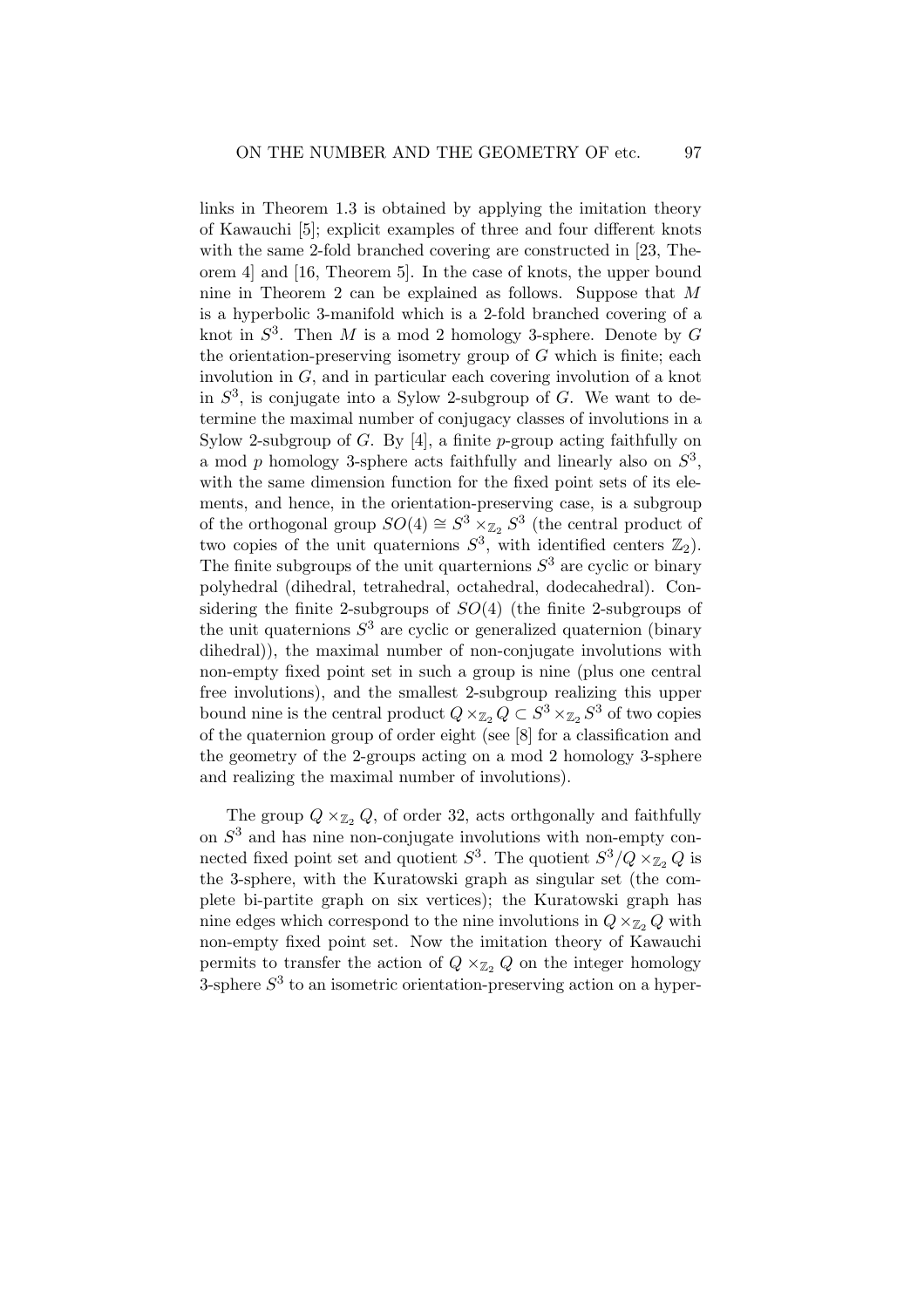bolic homology 3-sphere M such that  $Q \times_{\mathbb{Z}_2} Q$  is the full isometry group of  $M$  and the nine conjugacy classes of involutions still have non-empty connected fixed point set and quotient  $S^3$ , so M is the 2-fold branched covering of nine inequivalent knots in  $S<sup>3</sup>$ . Dividing out the central free involution one gets a hyperbolic 3-manifold  $\overline{M}$ , with an action of  $Q \times_{\mathbb{Z}_2} Q/\mathbb{Z}_2 \cong (\mathbb{Z}_2)^4$ , which is the 2-fold branched covering of nine inequivalent 2-component links in  $S<sup>3</sup>$  (see [11, Figure 1] for the geometry of the situation).

#### 2. Different branching orders

Concentrating on the easier case of knots now, we discuss the following

PROBLEM 2.1: Given a closed hyperbolic 3-manifold  $M$ , for how many different primes  $p$  can  $M$  be a  $p$ -fold cyclic branched covering of a knot K in  $S^3$ , and how are these knots related? In particular, is there an upper bound on the number of such primes  $p$ ? What are the possible isometry groups of a hyperbolic 3-manifold which is a p-fold cyclic branched covering?

Problem 2.1 is more complex than Problem 1.1 since it concerns the relation between the various Sylow p-subgroups of the finite isometry group  $G$  of  $M$ , for different primes  $p$ . The problem has first been considered in  $[18]$ ; it naturally divides into the two cases  $G$  solvable resp. G non-solvable. For solvable isometry groups, the following result implicit in [18] gives a complete solution.

THEOREM 2.2. Suppose that the isometry group of the closed hyperbolic 3-manifold  $M$  is solvable. Then  $M$  is a p-fold cyclic branched covering of knots in  $S^3$  for at most three different odd primes p, and this upper bound is best possible. The covering groups commute, up to conjugation.

We will give the proof of Theorem 2.2 in the next section. By similar methods, under some geometric assumption on the knot  $K$ but without the hypothesis of solvability of the isometry group of M, the following is proved in [18, Theorems 2 and 3].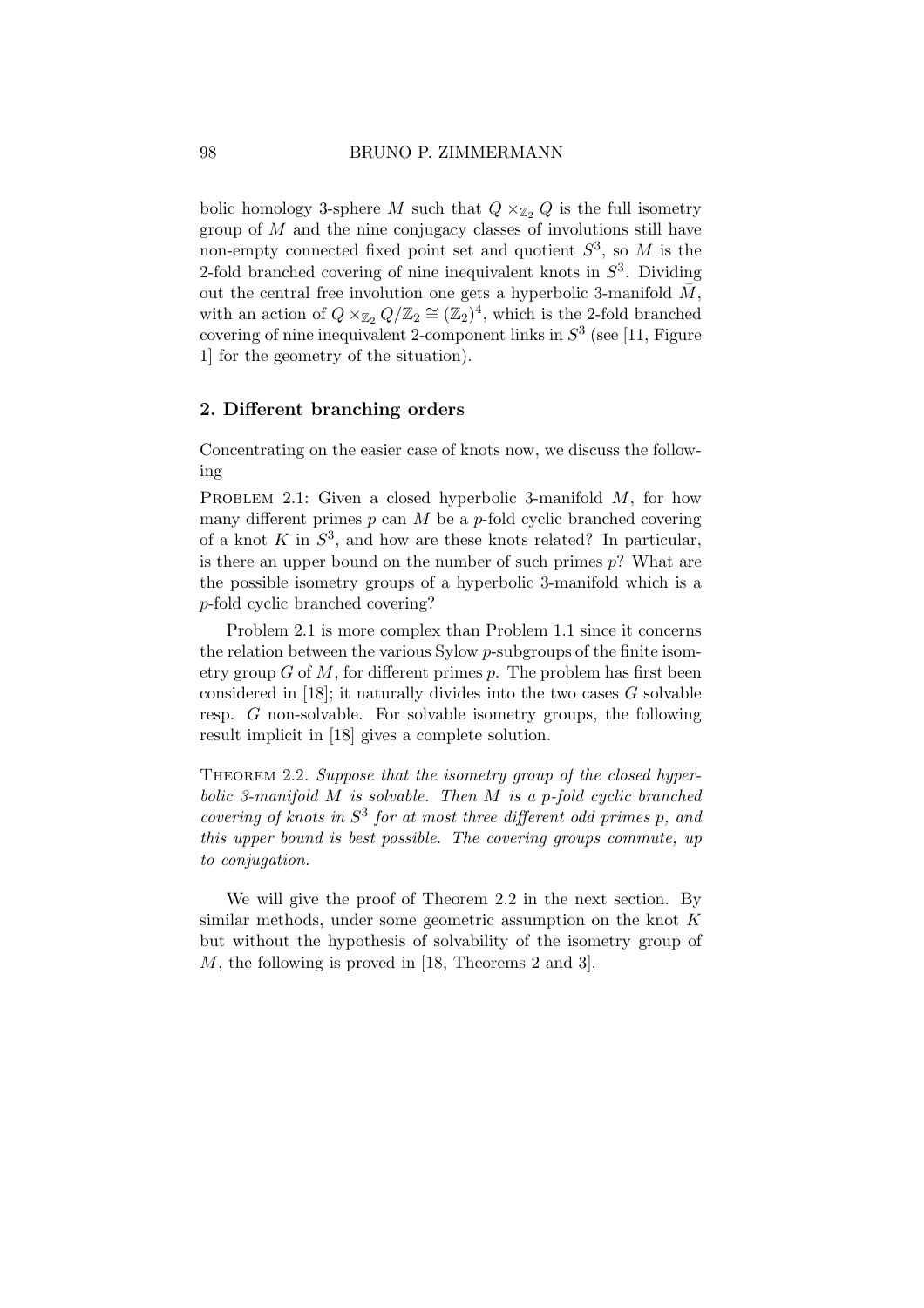THEOREM 2.3. For an odd prime p, let  $M$  be a hyperbolic 3-manifold which is a p-fold cyclic branched covering of a knot  $K$  in  $S^3$ . Suppose that

- $i)$  K is not strongly invertible;
- ii) K does not have symmetric period p.

Then M is a p-fold cyclic branched covering of a knot in  $S<sup>3</sup>$  for at most three different odd primes p. The covering groups commute, up to conjugation.

We will indicate the algebraic significance of the conditions i) and ii) for the isometry group  $G$  of  $M$  in the proof of the theorem sketched in the next section. A knot  $K$  has symmetric period  $p$  if  $K$  has a cyclic symmetry of order  $p$  (a periodic diffeomorphism h of  $(S^3, K)$ ) with nonempty connected fixed point set  $F$  disjoint from  $K$ ) such that the projection of the 2-component link  $K \cup F$  to the quotient  $S^3/h \cong S^3$  gives a symmetric 2-component link  $\bar{K} \cup \bar{F}$  in  $S^3$ , i.e. there is an orientation-preserving diffeomorphism of  $S^3/h$  exchanging its two components. In a sense, the two conditions in Theorem 2.3 are intrinsic to the problem, indicating the possible obstructions for an abelian situation of commuting covering transformations to occur (or, more generally, a "solvable situation" as in [19]). See [24, Section 5] for an explicit example of a non-solvable situation which seem to be quite rare; alternatively, one may apply Kawauchi's imitation theory [5, 6] to the action of the dodecahedral group  $\mathbb{A}_5$  on  $S^3$  or on the Poincaré homology 3-sphere to obtain a hyperbolic 3-manifold M with isometry group  $A_5$  such that the quotients of M by the cyclic subgroups of orders 2, 3 and 5 of  $\mathbb{A}_5$  give  $S^3$ . We do not know such an example for three different odd primes, or for a simple or non-solvable group different from  $\mathbb{A}_5$ .

By Theorems 2.2 and 2.3 we are left with the situation that the isometry group  $G$  of the hyperbolic 3-manifold  $M$  is non-solvable and  $M$  is a p-fold cyclic branched covering of a knot  $K$  which is strongly invertible or has symmetric period  $p$ . One of the first questions to ask is then:

PROBLEM 2.4: What are the possible non-solvable isometry groups of an hyperbolic 3-manifold  $M$  which is a p-fold cyclic branched covering of a knot in  $S^3$ ?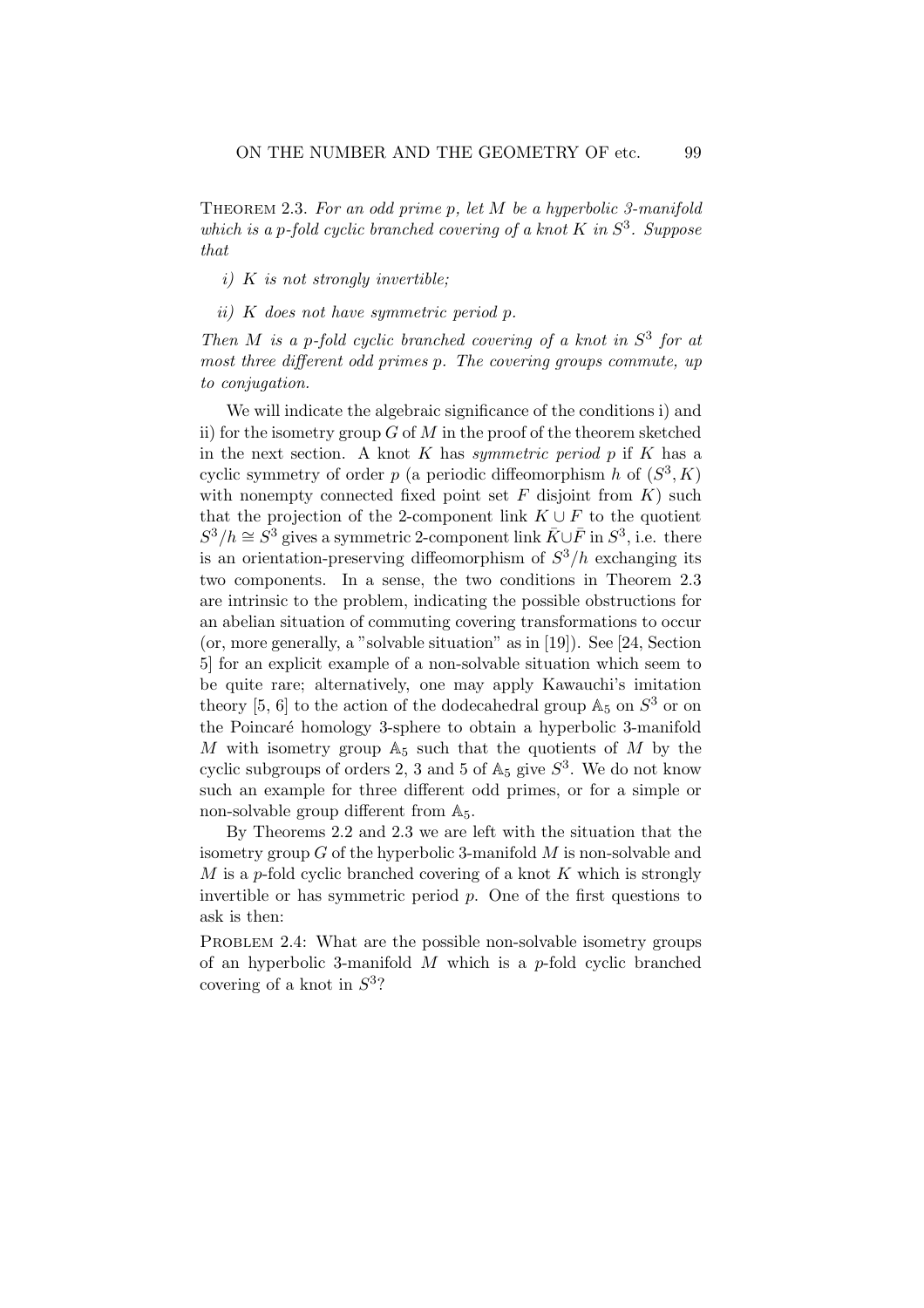The p-fold cyclic branched covering of a knot in  $S^3$  is a mod p homology sphere. So, if  $M$  is also a 2-fold branched covering then  $M$ is a mod 2 homology 3-sphere, and the class of finite groups acting on a mod 2 homology 3-sphere is quite restricted: a list of the nonsolvable candidates is given in [12]. For the basic and less technical case of finite simple groups, the following holds.

THEOREM 2.5. Let  $M$  be a mod 2 homology 3-sphere and  $G$  a finite non-abelian simple group of diffeomorphisms of  $M$ . Then  $G$  is isomorphic to a linear fractional group  $PSL(2, q)$ , for an odd prime power q.

The linear fractional groups  $PSL(2, q)$ , q odd, have dihedral Sylow 2-subgroups, and in [13] the proof of Theorem 2.5 is reduced to the Gorenstein-Walter classification of the finite simple groups with dihedral Sylow 2-subgroups (which are exactly the groups  $PSL(2, q)$ , q odd, plus the alternating group  $\mathbb{A}_7$ ). Various explicit examples of actions of  $PSL(2, q)$  on mod 2-homology 3-spheres, for some small values of  $q$ , are given in [24] but the exact classification remains open (whereas the only finite simple group which acts on an integer homology 3-sphere is the alternating or dodecahedral group  $\mathbb{A}_5 \cong \mathrm{PSL}(2, 5)$ . However, if M is also a cyclic branched covering of a knot in  $S^3$ , then the only example of such an action which we know is by the dodecahedral or alternating group  $\mathbb{A}_5 \cong \mathrm{PSL}(2,5)$ (and there is some computational evidence that this might be, in fact, the only one).

Using the Gorenstein-Harada classification of the finite simple groups of sectional 2-rank at most four, the following is proved in [12].

THEOREM 2.6. Let  $G$  be a finite non-solvable group of orientationpreserving diffeomorphisms of a mod 2 homology 3-sphere M, and let  $\mathcal{O}(G)$  denote the maximal normal subgroup of odd order of G. Then  $G/\mathcal{O}(G)$  has a normal subgroup (whose factor group is abelian or a 2-fold extension of an abelian group), isomorphic to one of the following groups:

$$
\begin{aligned}\n\operatorname{PSL}(2, q) & \text{or} & \operatorname{PSL}(2, q) \times \mathbb{Z}_2, \\
\operatorname{SL}(2, q) \times_{\mathbb{Z}_2} C & \text{or} & \hat{\mathbb{A}}_7, \\
& \operatorname{SL}(2, q) \times_{\mathbb{Z}_2} \operatorname{SL}(2, q')\n\end{aligned}
$$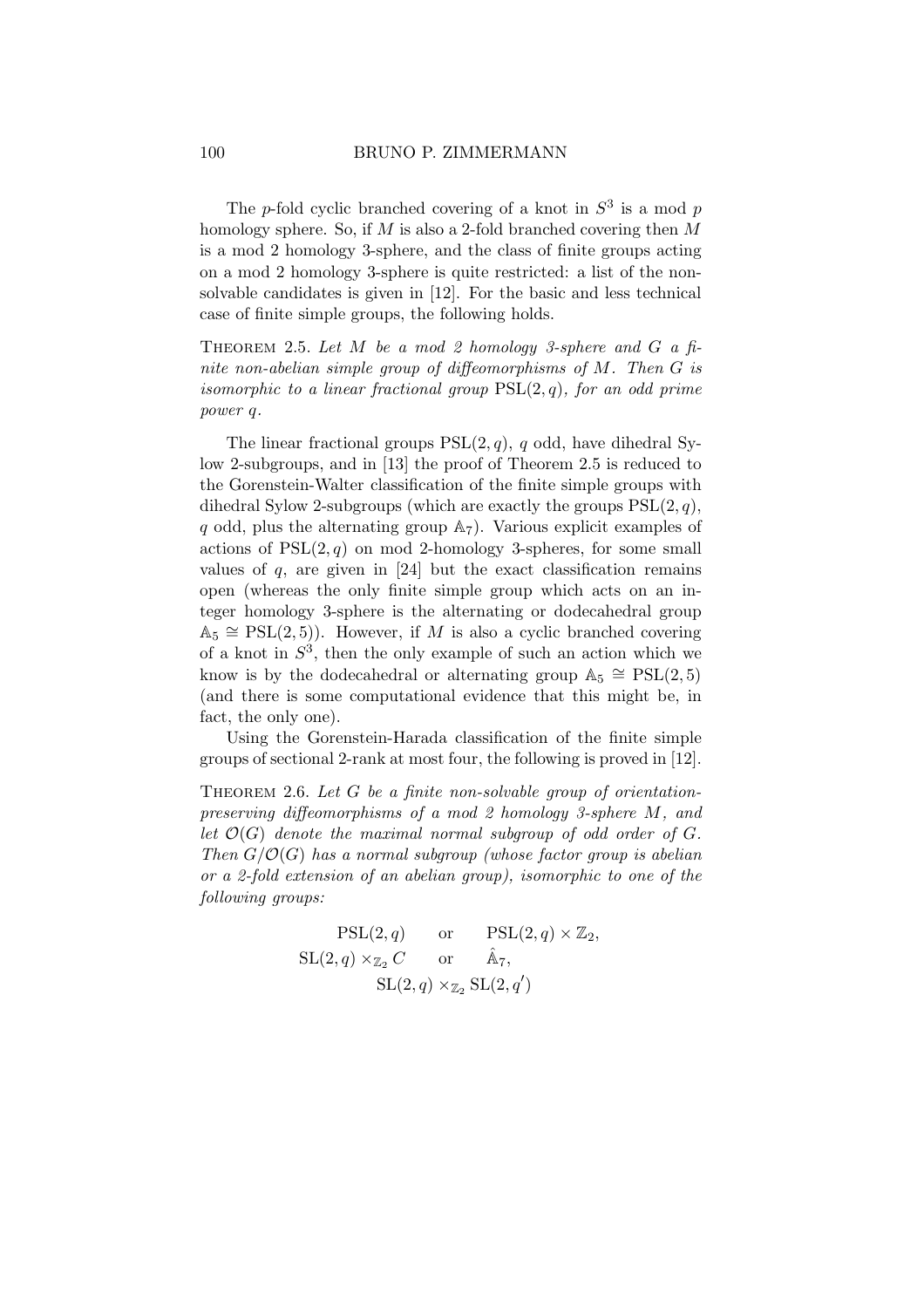where  $C$  is solvable with a unique involution and  $q$  and  $q'$  are odd prime powers greater than four.

The main remaining problem here is the exact classification (see also the discussion in [25]):

PROBLEM 2.7: Which of the groups in Theorem 2.6 admit an action on a mod 2 homology 3-sphere? Which of them occur as isometry groups of a hyperbolic 3-manifold which is a 2-fold cyclic branched covering of a knot in  $S^3$ ?

Returning to the discussion of the conditions in Theorems 2.2 and 2.3, if an hyperbolic 3-manifold  $M$  is a p-fold cyclic branched covering of a strongly invertible knot  $K$  then the isometry group  $G$ of M contains (as in the case of a 2-fold branched covering) an involution with non-empty connected fixed point set (the lift of a strong inversion). The existence of an involution with non-empty connected fixed point set gives again strong restrictions on the possible isometry groups of the 3-manifold. For finite simple groups, the following is proved in [20] (part i) and [24] (part ii).

THEOREM 2.8. Let M be a closed orientable 3-manifold and G a finite non-abelian simple group of diffeomorphisms of M.

- i) If G contains an involution with non-empty connected fixed point set then G is isomorphic to a linear fractional group  $PSL(2, q)$ , for an odd prime power q.
- ii) If G contains the covering involution of a knot in  $S<sup>3</sup>$  having M as 2-fold branched covering then G is isomorphic to the dodecahedral group  $\mathbb{A}_5 \cong \mathrm{PSL}(2,5)$ .

We note that, since any finite non-abelian simple group acting on a mod 2 homology sphere has an involution with non-empty connected fixed point set, Theorem 2.5 is a special case of Theorem 2.8(i). If the isometry group G of an hyperbolic 3-manifold M is isomorphic to a group  $PSL(2, q)$  this gives easily some upper bound on the number of different primes  $p$  in Problem 2.1 (considering the subgroup structure of  $PSL(2,q)$ . However simple isometry groups are quite special, and by Theorem 2.3 we have to consider arbitrary non-solvable isometry groups. By a far-reaching extension of Theorem 2.8 (in analogy with Theorem 2.6 generalizing Theorem 2.5),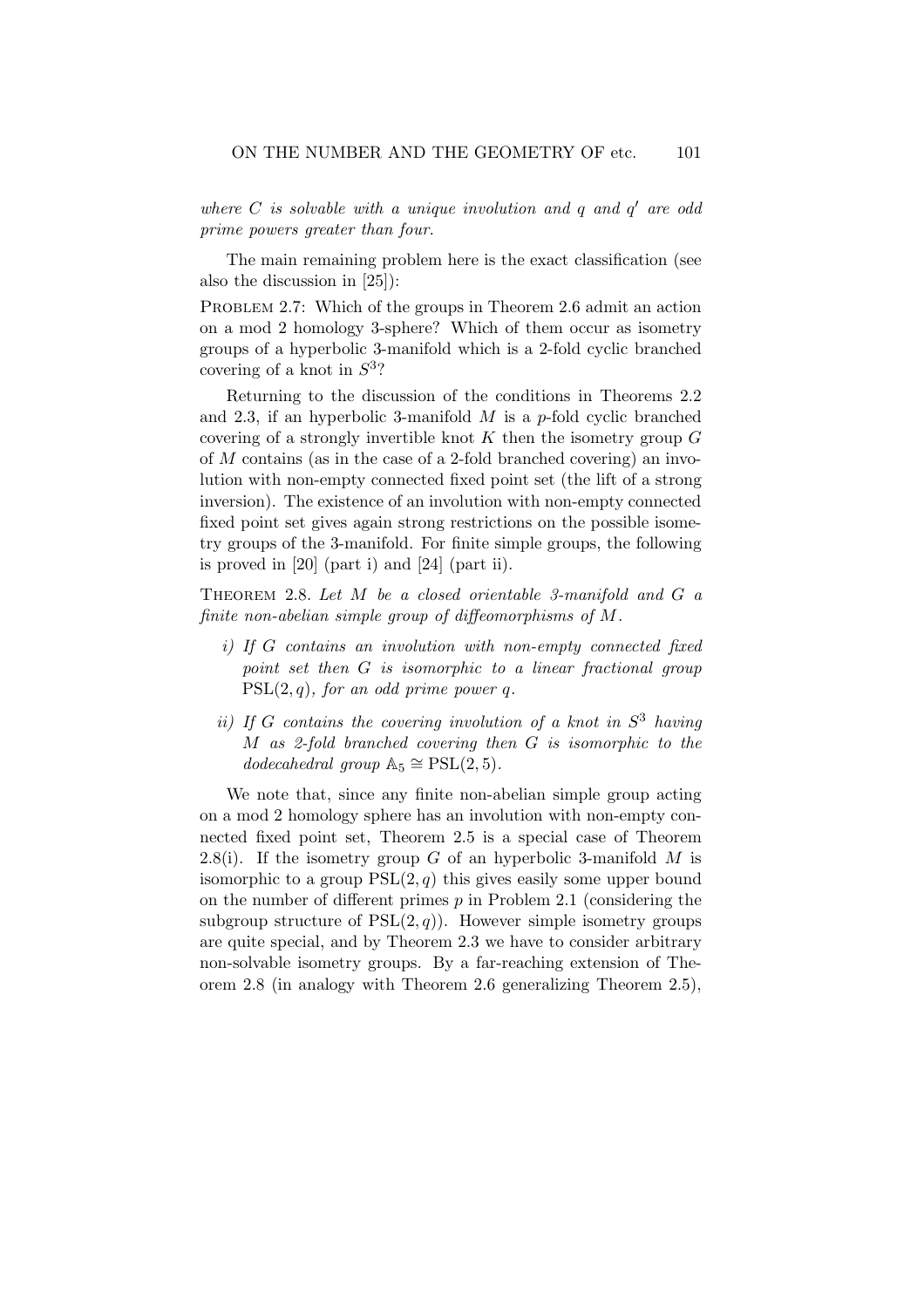in [9] a list of the candidates of the finite non-solvable groups  $G$  is given which admit an orientation-preserving action on a closed orientable 3-manifold and contain an involution with non-empty connected fixed point set; the main remaining problem is again the exact classification of such groups.

By Theorems 2.2 and 2.3 and the generalization of Theorem 2.8 for non-solvable groups [9], a basic remaining case of Problem 2.1 is the following

PROBLEM 2.9: Let  $M$  be a closed orientable hyperbolic 3-manifold with non-solvable isometry group. Suppose that every knot  $K$  such that M is a p-fold cyclic branched covering of K is not strongly invertible but has symmetric period  $p$ . Find an upper bound on the number of such knots  $K$  and primes  $p$ . What are the possible isometry groups of such a 3-manifold M?

This seems to be a very special situation indeed but for the moment we have no idea how to attack the problem in this case, neither geometrically in terms of the geometry of the knots nor algebraically in terms of the isometry group of  $M$ . Of course, there remains also the case of cyclic branched coverings of arbitrary links, and we close this section with the following general problem including also the case of links.

PROBLEM 2.10: How many different primes can occur as the orders of hyperelliptic isometries (i.e., with quotient  $S^3$ ) of a hyperbolic 3-manifold M? Is there an upper bound on the number of such primes? What are the possible (non-solvable) isometry groups of such a hyperelliptic 3-manifold  $M$ ? (cf. [16])

We note that for a hyperbolic 3-manifold which is a  $p$ -fold cyclic branched covering of a knot or a link in  $S^3$ , the only non-solvable orientation-preserving isometry groups which we know at present are the finite non-solvable subgroups of the orthogonal group  $SO(4)$ , and in particular the only non-abelian simple group is the dodecahedral group  $\mathbb{A}_5 \cong \mathrm{PSL}(2, 5)$ .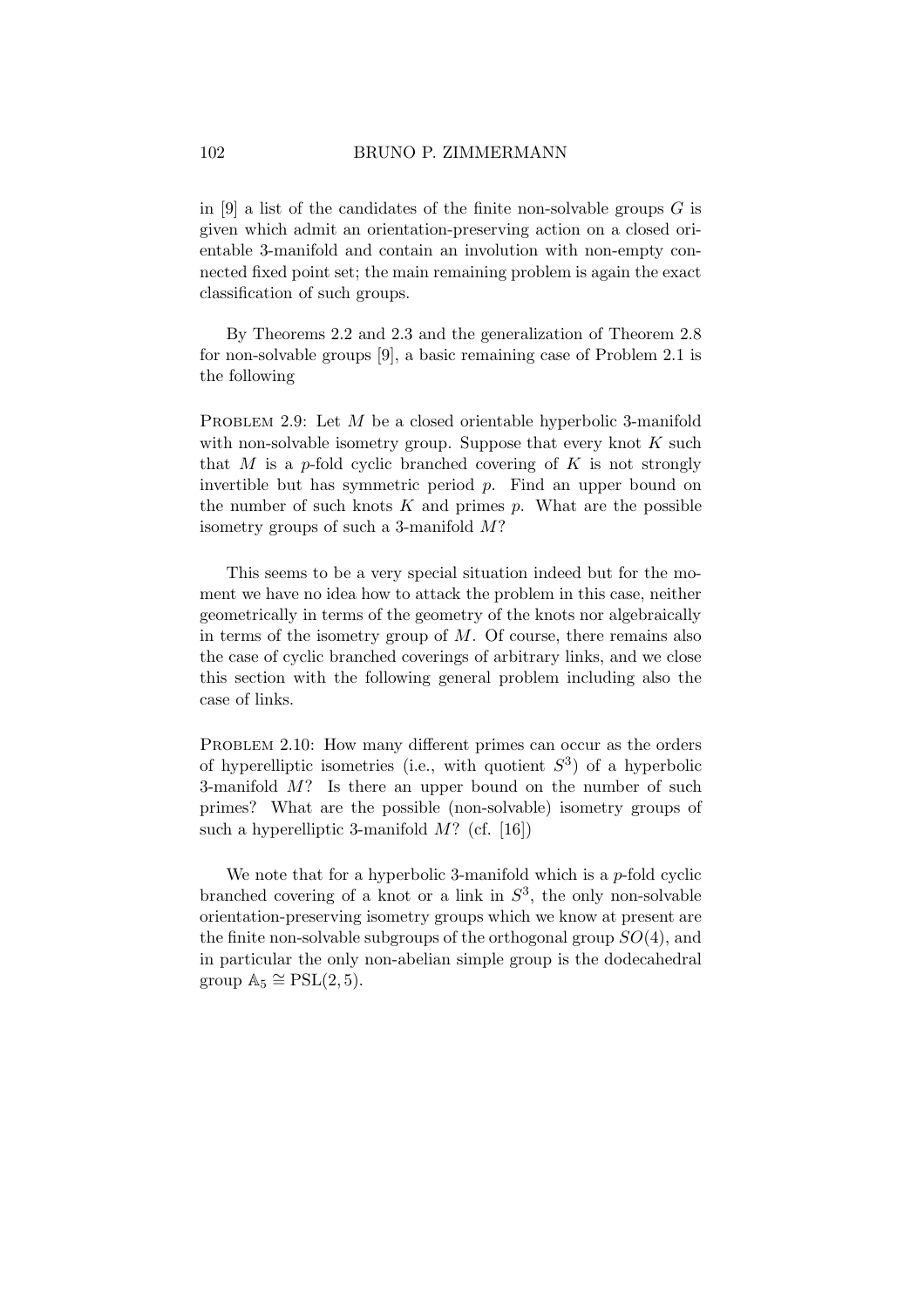### 3. Proofs of Theorems 2.2 and 2.3

We remark that the  $p$ -fold cyclic branched covering of a knot in  $S<sup>3</sup>$  is a mod p homology 3-sphere, and we start with two Lemmas concerning finite group actions on such manifolds. Low-dimensional proofs can be found in [12, Propositions 4 and 5b]; alternatively, one may apply the Borel formula [2, Theorem XIII.2.3] for actions of elementary abelian p-groups for the first Lemma and, similar as in section 1, [4] for the second.

LEMMA 3.1. For an odd prime p, let  $G = \mathbb{Z}_p \times \mathbb{Z}_p$  be a finite group of diffeomorphisms of a mod p homology 3-sphere M. There are exactly two subgroups  $\mathbb{Z}_p$  of G with nonempty fixed point set, and each fixed point set is connected (a simple closed curve).

LEMMA 3.2. For an odd prime  $p$ , a finite  $p$ -group acting on a mod  $p$ homology 3-sphere is cyclic or a direct product of two cyclic groups.

Proof of Theorem 2.2. The main algebraic tools for the proof are the Burnside transfer theorem for finite groups and the generalization of the Sylow theorems for finite solvable groups.

Suppose that the orientation-preserving isometry group  $G$  of the closed orientable hyperbolic 3-manifold is solvable, and that M is the  $p_i$ -fold cyclic branched covering of (inequivalent) knots  $K_i$  in  $S^3$ , for pairwise different odd primes  $p_1, \ldots, p_n$ . Denote by  $S_{p_i}$  a Sylow  $p_i$ -subgroup of the isometry group G of M; up to conjugation, we can assume that the covering group  $\mathbb{Z}_{p_i}$  of  $K_i$  is a subgroup of  $S_{p_i}$ . Each  $\mathbb{Z}_{p_i}$  has nonempty connected fixed point set  $\tilde{K}_i$ ; by the positive solution of the Smith conjecture,  $\tilde{K}_i \neq \tilde{K}_j$  for  $i \neq j$ .

By the generalization of the Sylow theorems for solvable groups [21, Chapter 4, Theorem 5.6], the solvable group  $G$  has a subgroup U of order  $|S_{p_1}| \dots |S_{p_n}|$ ; up to conjugation, we can assume that U contains all  $S_{p_i}$ . Note that U has odd order (in fact this is the main point in the following). Let  $p$  and  $q$  be two different primes among  $p_1, \ldots, p_n$ .

We apply the Burnside transfer theorem; this states that if a Sylow p-subgroup  $S_p$  of a finite group U is contained in the center of its normalizer, then U has a characteristic subgroup V such that  $U =$  $VS_p$  and  $V \cap S_p = 1$  [21, Chapter 5, Theorem 2.10]. Note that the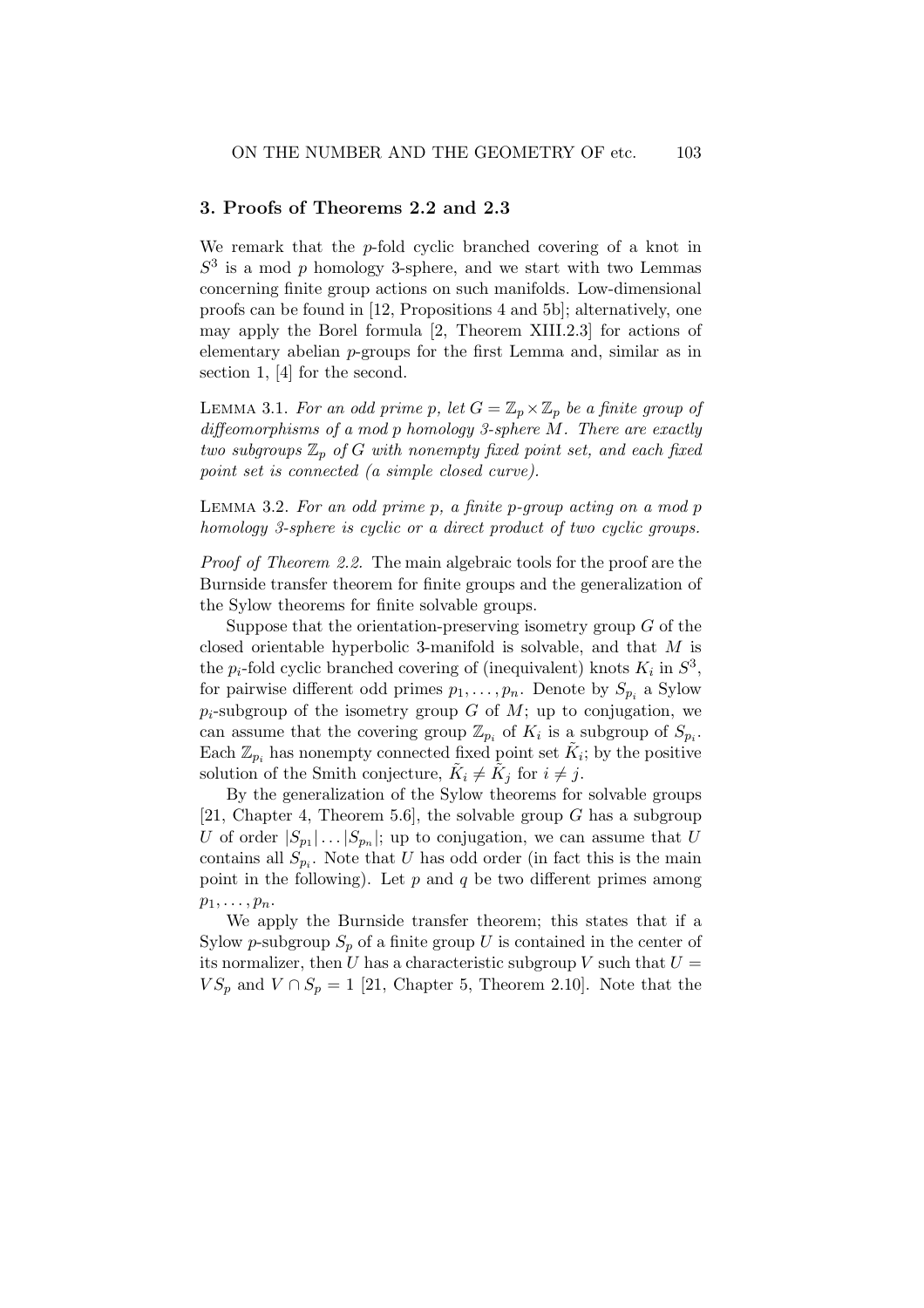hypothesis is fulfilled for  $S_p$  since U has odd order; in fact, it follows from Lemmas 3.1 and 3.2 that all elements of the normalizer of  $S_p$ in  $U$  leave invariant some simple closed curve in  $M$  (the preimage of one of the knots  $K_i$ ), acting as rotations around and along this curve, and hence the normalizer is abelian.

Now  $S_p$  acts by conjugation on the set of Sylow q-subgroups of  $V$ ; by a Sylow theorem, the number of elements of this set divides the order of  $V$ . Since the number of elements of each orbit of the action of  $S_p$  is a power of p and p does not divide the order of  $V$ , some orbit must have exactly one element, so  $S_p$  normalizes a Sylow q-subgroup  $S_q$  of V. Again some non-trivial element of  $S_q$  has nonempty connected fixed point set invariant under both  $S_q$  and  $S_p$ , so these two groups commute elementwise and generate a subgroup  $S_q \times S_p$ . Then also U is the direct product  $U = V \times S_p$  of V and  $S_p$ .

By induction, U is the direct product  $U = S_{p_1} \times \ldots \times S_{p_n}$  of its Sylow subgroups. Then U has a subgroup  $\mathbb{Z}_{p_1} \times \ldots \times \mathbb{Z}_{p_n}$  which is the direct product of the covering groups of the knots  $K_i$ ; note that the preimages  $\tilde{K}_i$  of the knots  $K_i$  are all invariant under the action of this subgroup. Now  $\mathbb{Z}_{p_2} \times ... \times \mathbb{Z}_{p_n}$  projects to a cyclic group C acting on  $M/\mathbb{Z}_{p_1} \cong S^3$ , and there are exactly  $n-1$  different curves in  $S<sup>3</sup>$  fixed by a non-trivial subgroup of C. By the orbifold geometrization [1, 3], we can assume that C acts by isometries of  $S^3$ . But an orthogonal action of a finite cyclic group on  $S<sup>3</sup>$  has at most two different great circles fixed by non-trivial elements (if there are two, they form a Hopf link), and consequently  $n \leq 3$ . This finishes the proof of the first part of Theorem 2.2.

Explicit examples of hyperbolic 3-manifolds which are the p-fold cyclic branched covering of knots in  $S^3$  for three different odd primes  $p$  can be constructed with the method in [16, Section 6]. Alternatively, one may apply the imitation theory of Kawauchi [5, 6] to the Brieskorn homology sphere  $M(p,q,r)$  which is the p-fold cyclic branched covering of the  $(q, r)$ -torus knot, the q-fold cyclic branched covering of the  $(p, r)$ -torus knot and the r-fold cyclic branched covering of the  $(p, q)$ -torus knot; the three covering groups generate a cyclic group of diffeomorphisms, and the imitation theory applied to this cyclic group produces a hyperbolic 3-manifold which is the  $p, q$ and r-fold cyclic branched covering of knots in  $S^3$ . This finishes the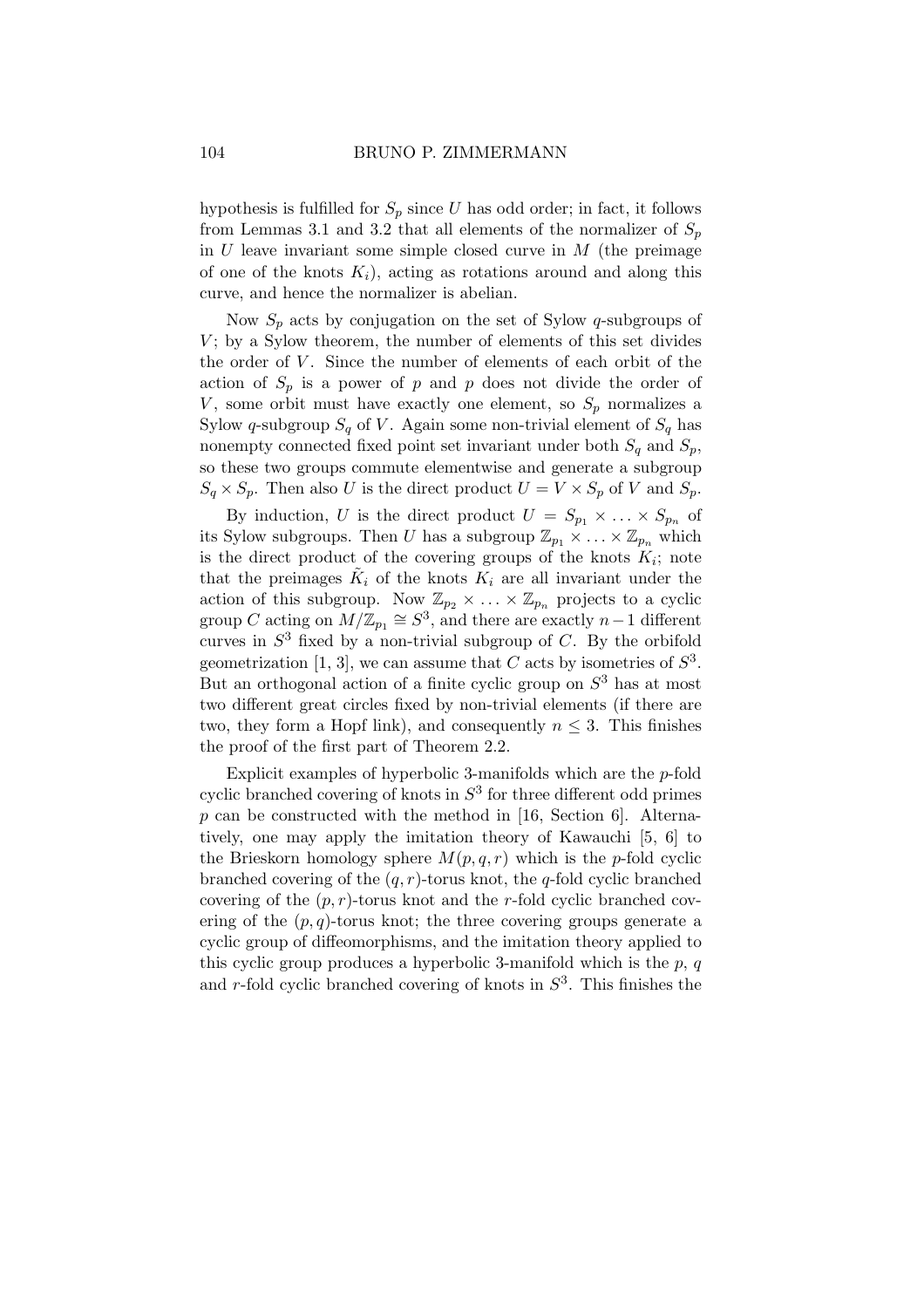proof of Theorem 2.2.

The *proof of Theorem 2.3* is along similar lines. Suppose that the hyperbolic 3-manifold  $M$  is a p-fold cyclic branched covering of a knot  $K$  in  $S^3$ , for an odd prime  $p$ . Now conditions i) and ii) in Theorem 2.3 are exactly the two conditions which guarantee (using Lemmas 3.1 and 3.2) that the Sylow p-subgroup  $S_p$  of the orientationpreserving isometry group  $G$  of  $M$  lies in the center of its normalizer in  $G$ , and hence the Burnside transfer theorem applies again. In fact, by Lemma 3.2 a Sylow p-subgroup  $S_p$  of G (containing the covering group  $\mathbb{Z}_p$  of K) is abelian, hence leaves invariant the preimage  $\tilde{K}$  of the knot  $K$  in  $M$ , and by Lemma 3.1 there are at most two simple closed curves in M fixed by non-trivial elements of  $S_p$  (one of them being  $K$ ). By conditions ii) and i) of the theorem, any element in the normalizer of  $S_p$  in G maps K to itself and does not act on K as a strong inversion, and hence centralizes  $S_p$ .

The Burnside transfer theorem gives a splitting  $G = VS_p$  of G as a semidirect product, for a characteristic subgroup  $V$  of  $G$  with  $V \cap S_n = 1$ . Now if M is also the q-fold cyclic branched covering of a knot in  $S^3$ , for an odd prime q different from p, then one shows exactly as in the proof of Theorem 2.2 that  $S_p$  and  $S_q \subset V$  commute elementwise. Hence each such Sylow subgroup  $S_q$  maps the preimage  $K$  in M of the knot K to itself and consequently all these Sylow subgroups commute. Now the proof of Theorem 2.3 finishes as the proof of Theorem 2.2.  $\Box$ 

#### **REFERENCES**

- [1] M. Boileau, B. Leeb and J. Porti, Geometrization of 3 dimensional orbifolds, Ann. Math. **162** (2005), 195-290.
- A. BOREL, Seminar on transformation groups, Annals of Mathematics Studies 46, Princeton University Press (1960).
- [3] D. COOPER, C.D. HODGSON AND S.P. KERCKHOFF, Threedimensional orbifolds and cone-manifolds, Math. Soc. Japan Memoirs 5 (2000).
- [4] R.M. DOTZEL AND G.C. HAMRICK, *p*-groups actions on homology spheres, Invent. math. **62** (1981), 437-442.
- [5] A. KAWAUCHI, Topological imitations and Reni-Mecchia-Zimmermann's conjecture, Kyungpook Math. J. 46 (2006), 1-9.

 $\Box$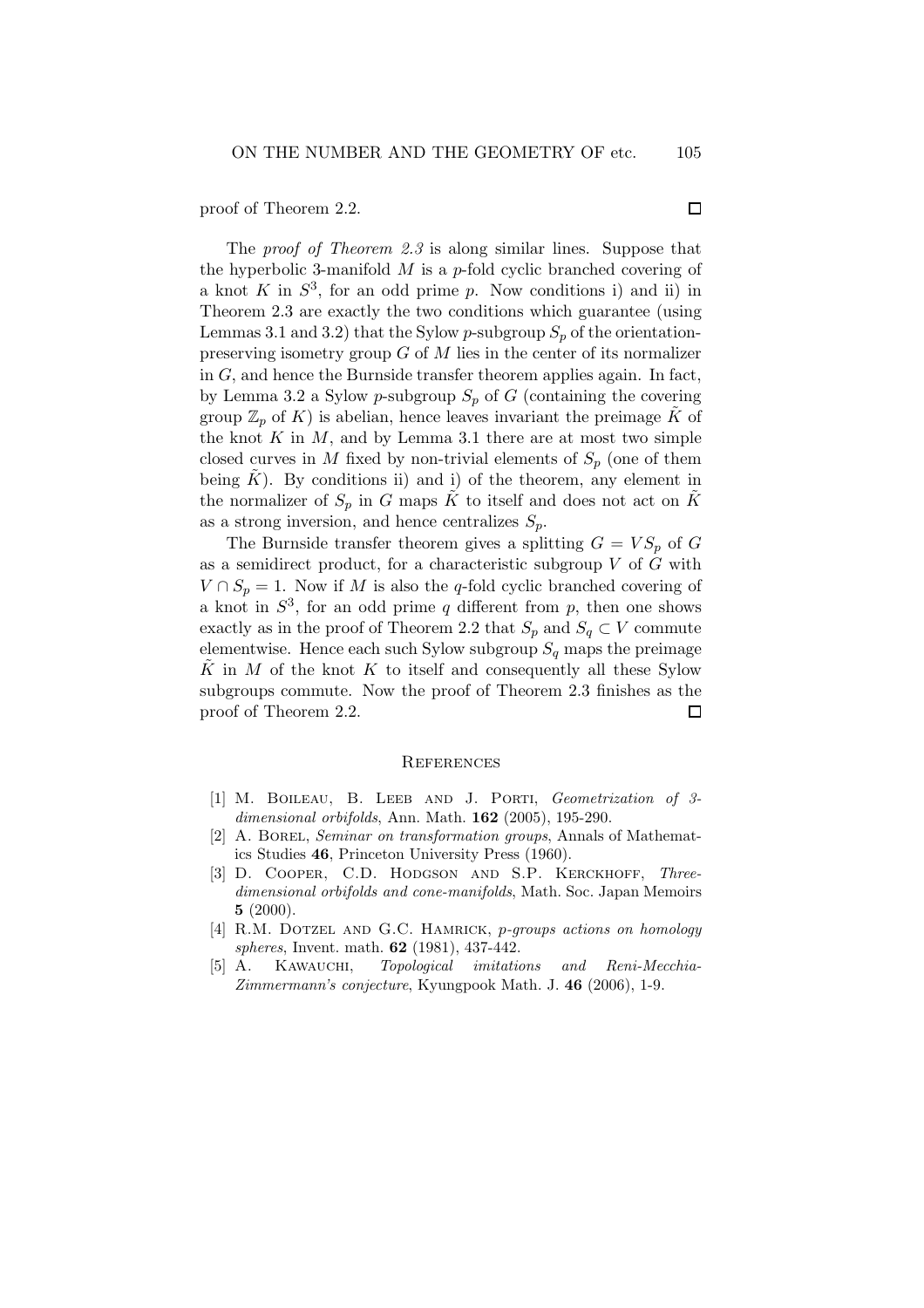- [6] A. Kawauchi, Topological imitations, Lectures at Knots 96 (edited by Shin'ichi Suzuki), World Scientific Publ. Co. (1997).
- [7] M. MECCHIA, On p-fold cyclic branched coverings of hyperbolic links, Math. Proc. Camb. Phil. Soc. 135 (2003), 155-164
- [8] M. MECCHIA, *Maximal actions of finite 2-groups on*  $\mathbb{Z}_2$ -homology 3spheres, Fundamenta Math. 184 (2004), 205-221.
- [9] M. Mecchia, Finite groups acting on 3-manifolds and cyclic branched coverings of knots, Preprint Trieste (2006).
- [10] M. MECCHIA AND M. RENI, *Hyperbolic 2-fold branched coverings of* links and their quotients, Pacific J. Math. 202 (2002), 429-447.
- [11] M. MECCHIA AND B. ZIMMERMANN, The number of knots and links with the same 2-fold branched covering, Quart. J. Math. 55 (2004), 69-76.
- [12] M. MECCHIA AND B. ZIMMERMANN, On finite groups acting on  $\mathbb{Z}_2$ homology 3-spheres, Math. Z. 248 (2004), 675-693.
- [13] M. MECCHIA AND B. ZIMMERMANN, On finite simple groups acting on integer and mod 2 homology 3-spheres, J. Algebra 298 (2006), 460- 467.
- [14] M. RENI,  $On \pi-hyperbolic$  knots with the same 2-fold branched coverings, Math. Ann. 316 (2000), 681-697.
- [15] M. RENI AND B. ZIMMERMANN, *Hyperbolic 3-manifolds and cyclic* branched coverings of knots and links, Atti Sem. Mat. Fis. Univ. Modena 49 (2001), 135-153.
- [16] M. RENI AND B. ZIMMERMANN, On hyperelliptic involutions of hyperbolic 3-manifolds, Math. Ann. 321 (2001), 295-317.
- [17] M. Reni and B. Zimmermann, Isometry groups of hyperbolic threemanifolds which are cyclic branched coverings, Geom. Ded. **74** (1999), 23-35.
- [18] M. RENI AND B. ZIMMERMANN, Hyperbolic 3-manifolds as cyclic branched coverings, Comment. Math. Helv. 76 (2001), 300-313.
- [19] M. RENI AND B. ZIMMERMANN, Standard situations for cyclic branched coverings of hyperbolic knots, Math. Z. 239 (2002), 415- 424.
- [20] M. RENI AND B. ZIMMERMANN, Finite simple groups acting on 3manifolds and homology spheres, Rend. Ist. Mat. Univ. Trieste 32 Suppl. 1 (Special Volume dedicated to the memory of Marco Reni) (2001), 305-315.
- [21] M. Suzuki, Group Theory II, Grundlehren der mathematischen Wissenschaften 248 Springer-Verlag (1986).
- [22] B. ZIMMERMANN, On hyperbolic knots with homeomorphic cyclic branched coverings, Math. Ann. 311 (1998), 665-673.
- [23] B. ZIMMERMANN, On hyperbolic knots with the same m-fold and n-